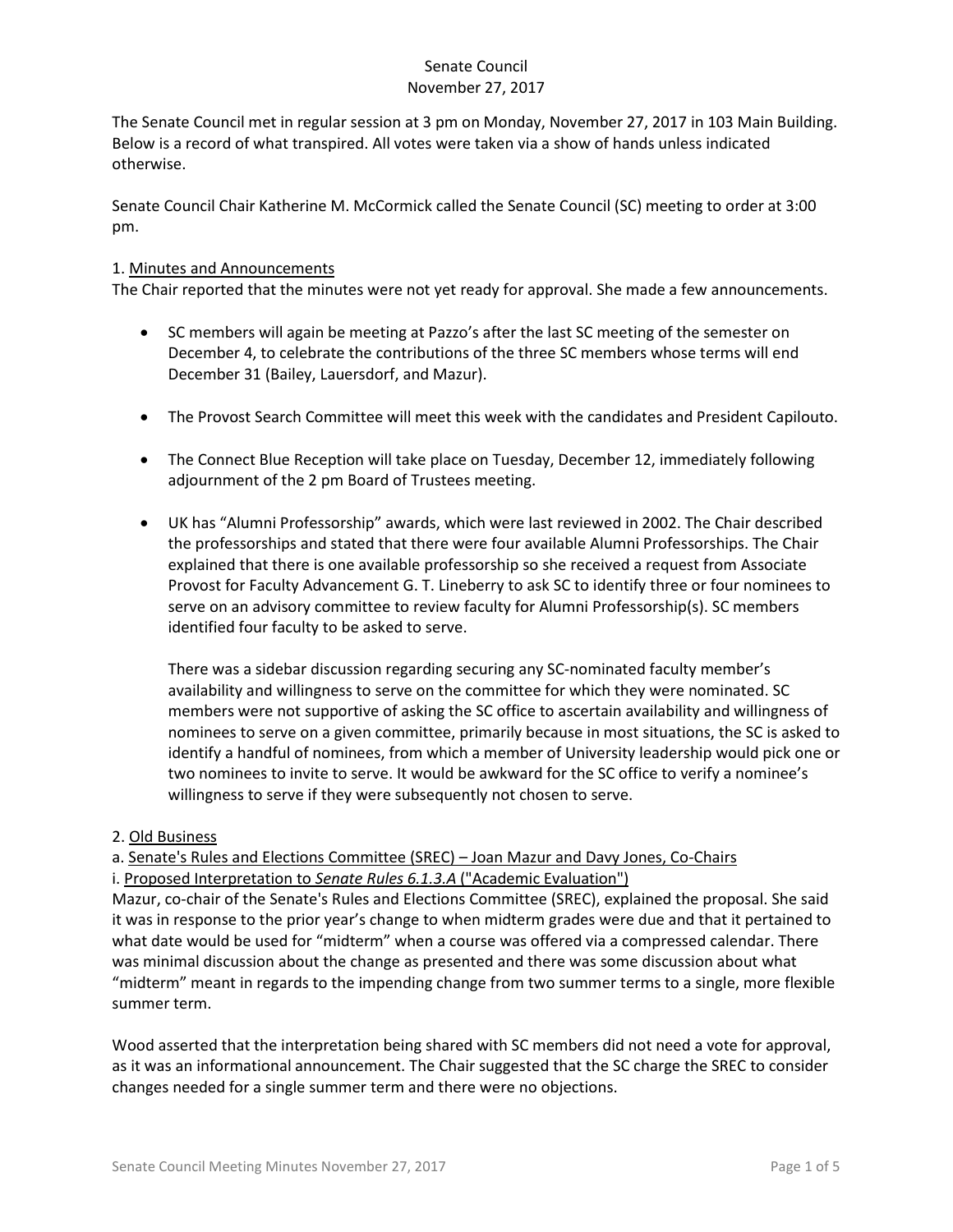Grossman suggested there was a related discussion from SREC that needed to be presented to the SC, in regards to what, exactly, "evaluation" meant in the context of *SR 6.1.3.A*. He noted that it was generally understood to encompass grades, but that it was not explicitly stated as such.

# 4. Determination of Voting Process, etc. for SC Chair and Vice Chair Elections

The Chair explained that she was unable to find any record of having three candidates for the SC chair position. Therefore, there were two issues to discuss – the voting process and the opportunity for candidates to make statements during the meeting on December 4.

Guest Roger Brown (AG/Agricultural Economics), chair of the Elections Subcommittee of the Senate's Rules and Elections Committee (SREC), explained that although a proposed process was shared via the agenda, the Chair was somewhat indifferent to the method ultimately chosen and would defer to SC's preference(s). Brown explained that the preferred method of voting per Roberts Rules of Order (Newly Revised) (RONR) was rounds of balloting and reballoting until a single candidate with a majority of support from members was identified. If that process was not considered feasible, there was another acceptable method where candidates are ranked and a clear winner was usually identified easily.

There was extensive discussion among SC members, who asked many questions about both processes, as well as detailed queries about determining the second place and third place candidate in the process of candidate ranking [also referred to as "preferential voting"]. As discussion wound down, Cross [parliamentarian] and Brown volunteered to determine a process while the SC members conducted business, with the understanding that SC members would vote on it prior to the end of the day's meeting.

# 5. Committee Reports

a. Senate's Academic Programs Committee (SAPC) – Margaret Schroeder, Chair

i. Proposed New USP between the BS Computer Engineering and MS Computer Science Schroeder, chair of the Senate's Academic Programs Committee (SAPC), explained the proposal. The **motion** from the SAPC was to approve the establishment of a new University Scholars Program between BS Computer Engineering and MS Computer Science within the College of Engineering. Because the motion came from committee, no **second** was required. There was one question asked to clarify an acronym. There being no additional discussion, a **vote** was taken and the motion **passed** with none opposed. [Cross was involved in the election process deliberation and did not participate in the vote.]

# ii. Proposed Suspension of Graduate Certificate in Pharmaceutical Sciences

Schroeder explained the proposal. The **motion** from the SAPC was to approve the suspension of admission into the existing Graduate Certificate in Pharmaceutical Sciences, in the College of Pharmacy. Because the motion came from committee, no **second** was required. There was brief discussion. A **vote** was taken and the motion **passed** with none opposed. [Cross was involved in the election process deliberation and did not participate in the vote.]

### iii. Proposed New Dual Degree Program: BA/BS in a STEM Major in A&S and MBA

Schroeder explained the proposal. The **motion** from the SAPC was to approve, for submission to the Board of Trustees, the establishment of a new Dual Degree Program: BA/BS in a STEM major (i.e., Biology, Chemistry, Geology, Mathematics, Mathematical Economics, Neuroscience, and Physics and Astronomy) within the College of Arts and Sciences and MBA in the Gatton College of Business and Economics. Because the motion came from committee, no **second** was required.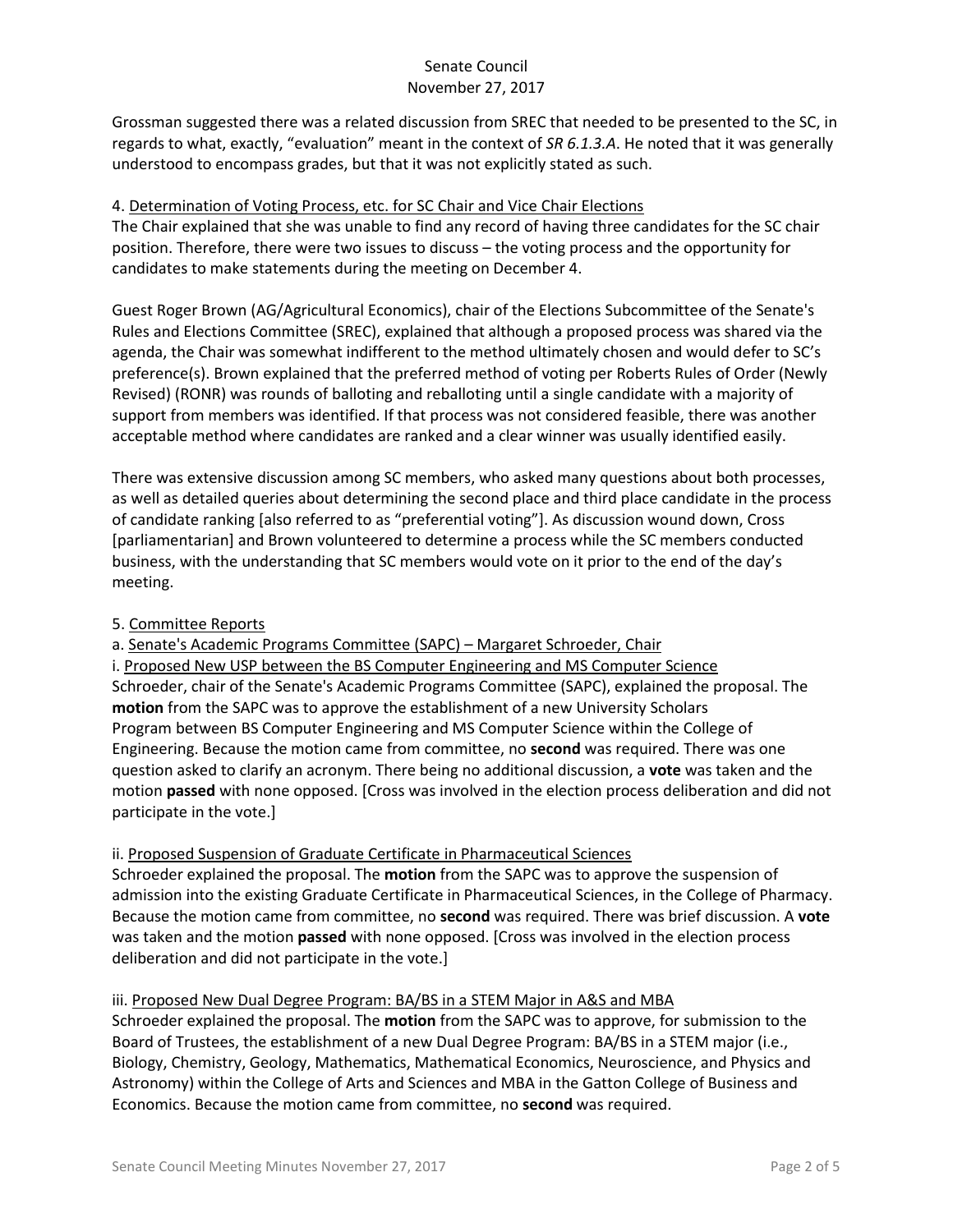Tagavi objected to the use of the term "invited," commenting that all qualified students should be able to apply, regardless of an invitation. Schroeder noted that the language in the proposal was the same language as the MBA-related dual degree program with the College of Engineering. Guests Anna Bosch (AS/Linguistics, associate dean for undergraduate programs), Ken Troske (BE/Economics, associate dean for graduate programs and outreach), and Harvie Wilkinson (BE/Marketing, MBA Center Director) all indicated that students did not need to be invited to be accepted. Tagavi asked that the proposal be changed and the wording was changed to reflect Wood's suggested change to "all students who are eligible for admission to the Graduate School may apply."

There being no further discussion, a **vote** was taken on the amended proposal and the motion **passed** with none opposed. [Cross was involved in the election process deliberation and did not participate in the vote.]

#### iv. SAPC Recommendation on Degree Designations

Schroeder explained the SAPC's recommendations on degree designations. Guest Annie David Weber, assistant provost for strategic planning and institutional effectiveness, also participated in the discussion.

Wood was opposed to the proposal and spoke multiple times against it, saying that the list of degree designations from the Council on Postsecondary Education (CPE) was not an exhaustive list and it did not include every appropriate graduate degree that could be offered. Wood also objected to the proposal's language that degree designations that were not on the CPE list were "out of compliance" and expressed deep concern that having to provide a rationale for use of a degree designation not on the CPE list was akin to having to ask permission to use a degree designation not on the CPE list. Grossman opined that the proposal was clear in that it was an attempt to encourage compliance with the CPE's list of degree designations, not an attempt to prohibit a degree designation not on the CPE list.

Mazur also spoke against the proposal, stating that she did not understand the rationale for the proposal and it was not necessary to comply with the CPE list of degree designations. Weber explained that the intent was, in the long-term, to reduce the duplicate program information kept in SAP so that one degree designation could be used both internally and externally. Currently, the 78 degree programs not included on CPE's list of degree designations had two separate fields in SAP to describe the program – one used for internal purposes and one used for external reporting to the CPE. She said the existing 78 degree programs could stay as is, but she believed that adding some guidance for faculty proposers could make the program-related data cleaner, over time.

Mazur and Wood expressed concern that to encourage faculty to use a degree designation from the CPE's list would stifle creativity and innovation. Wood also objected to the proposed program change form to be used by any of the 78 degree programs using degree designations not on the CPE list, stating that it was inappropriate to force anyone to change their degree designation. Schroeder clarified that the degree designation change form could be used by any one of the 78 programs, but there was no requirement that anyone change their degree designation. Bailey suggested that changing "require" to "encourage" would be more appropriate since further down it was clear that making such a change would be a matter of choice by those responsible for the program and not a requirement. Tagavi suggested changing language about "out of compliance" to "a degree designation not on the CPE's list." Schroeder, on behalf of the SAPC, was amenable to Bailey's and Tagavi's suggestions, as well as the suggestion to modify language on new program form, to remove a "rationale field" for a proposer to use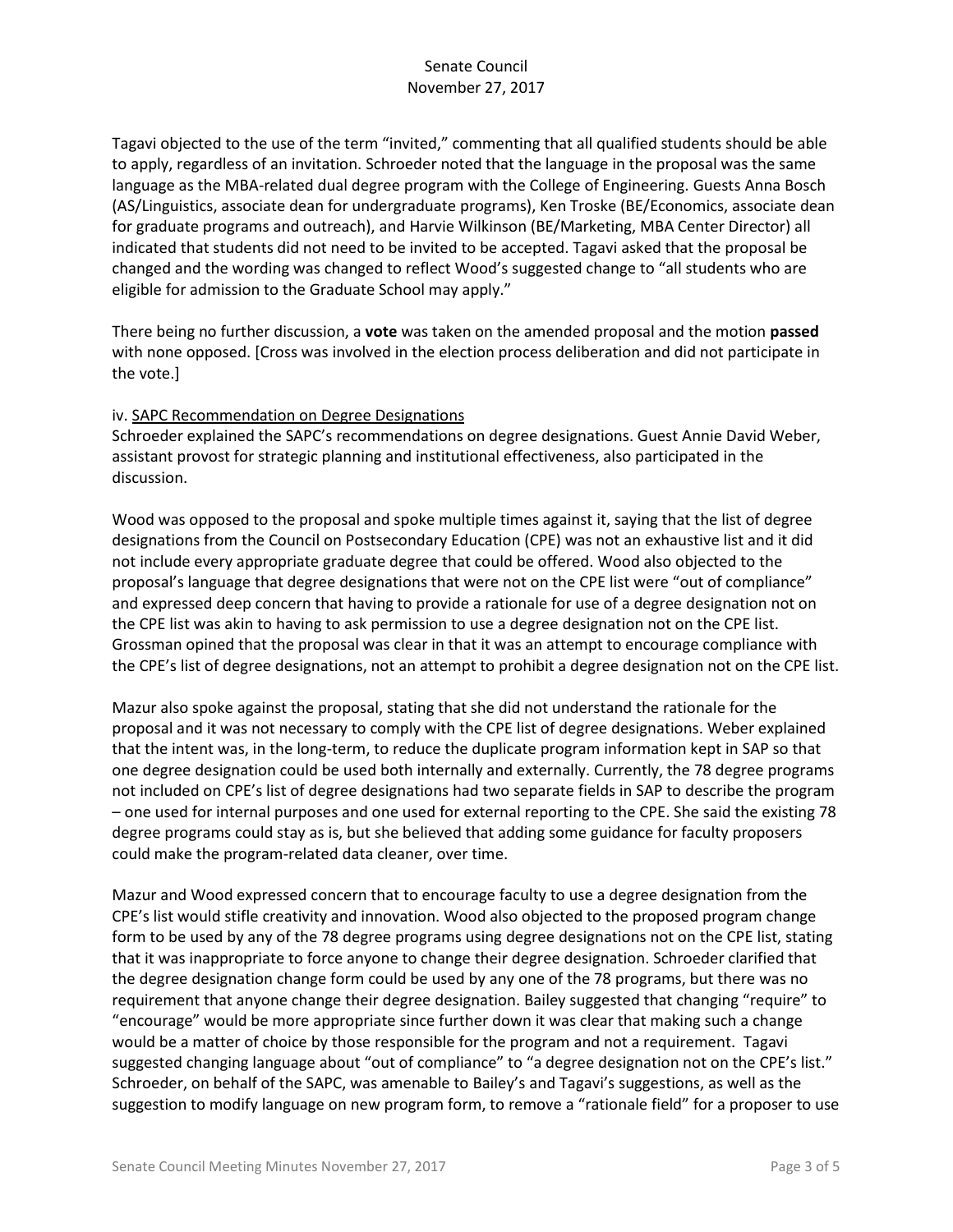if the proposer wanted a degree designation not on the CPE's list of degree designations. In this case, a proposer would be asked instead to provide an "explanation" if using a degree designation not on the CPE's list of degree designations.

There was additional and lengthy discussion. Wood and Mazur asked if Weber could propose to the CPE that it identify a process to add a degree designation to their list. Weber said she would be happy to do that, but did not think such a process would be created in the short run. Discussion continued. Mazur suggested that Weber contact the 78 degree programs using degree designations not on the CPE list to let them know if there was an equivalent degree designation from the CPE list. Schroeder clarified that the proposed form to change degree designations would require approval by the department, college, and then be sent to the SC office, after it would be placed on a Senate web transmittal for final approval.

Noting the time, the Chair suggested that because there had been extensive discussion, it might make sense to move towards a vote. She noted that the SAPC's recommendations dealt with two primary issues: revising new programs forms to recommend that faculty use a degree designation from the CPE's list (first two bullets of the proposal's recommendations) and approval of a new form to allow a change to a degree designation not on the CPE list one that was on the CPE list (third bullet of the proposal's recommendations).

The Chair called for a **vote** on the SAPC's first two recommendations (with revised, softened language) and the motion **passed** with four in favor and three opposed. The Chair then called for a **vote** on the SAPC's third recommendation (with revised, softened language) and the motion **passed** with four in favor and three opposed.

SC members then returned to the matter of a voting process for the position of SC chair, to be used at the SC meeting on December 4.

Determination of Voting Process, etc. for SC Chair and Vice Chair Elections, continued Cross and Brown explained the revised election process and Ms. Brothers put their proposal on-screen so it could be read by those present. There was lengthy discussion and a few editorial changes were made. Below is the final version of the language.

A secret paper ballot will be conducted among the members, who will write on their ballot the name of the person they want as Senate Council chair.

If none of the three candidates receives a majority of the vote, a second ballot will be conducted. If a candidate withdraws, the original procedure will be repeated. If no candidate withdraws, the second ballot will be conducted through preferential voting. The council members will write the names of all the candidates on their ballots, along with a numeral 1, 2 or 3 indicating their ranked preference (forced ranking), otherwise their ballot will not be counted.

If no candidate receives a majority of first-rank votes, the second-rank votes on the ballots of those preferring the third-place candidate will be redesignated as first-rank votes for their second-choice candidate(s). If there is an initial tie for second place, that place will be awarded to the candidate with the most second-rank votes. If the two have the same number of second-rank votes, second place will go to the candidate with the fewest third-place votes. If a tie remains, second place will be determined by lot.